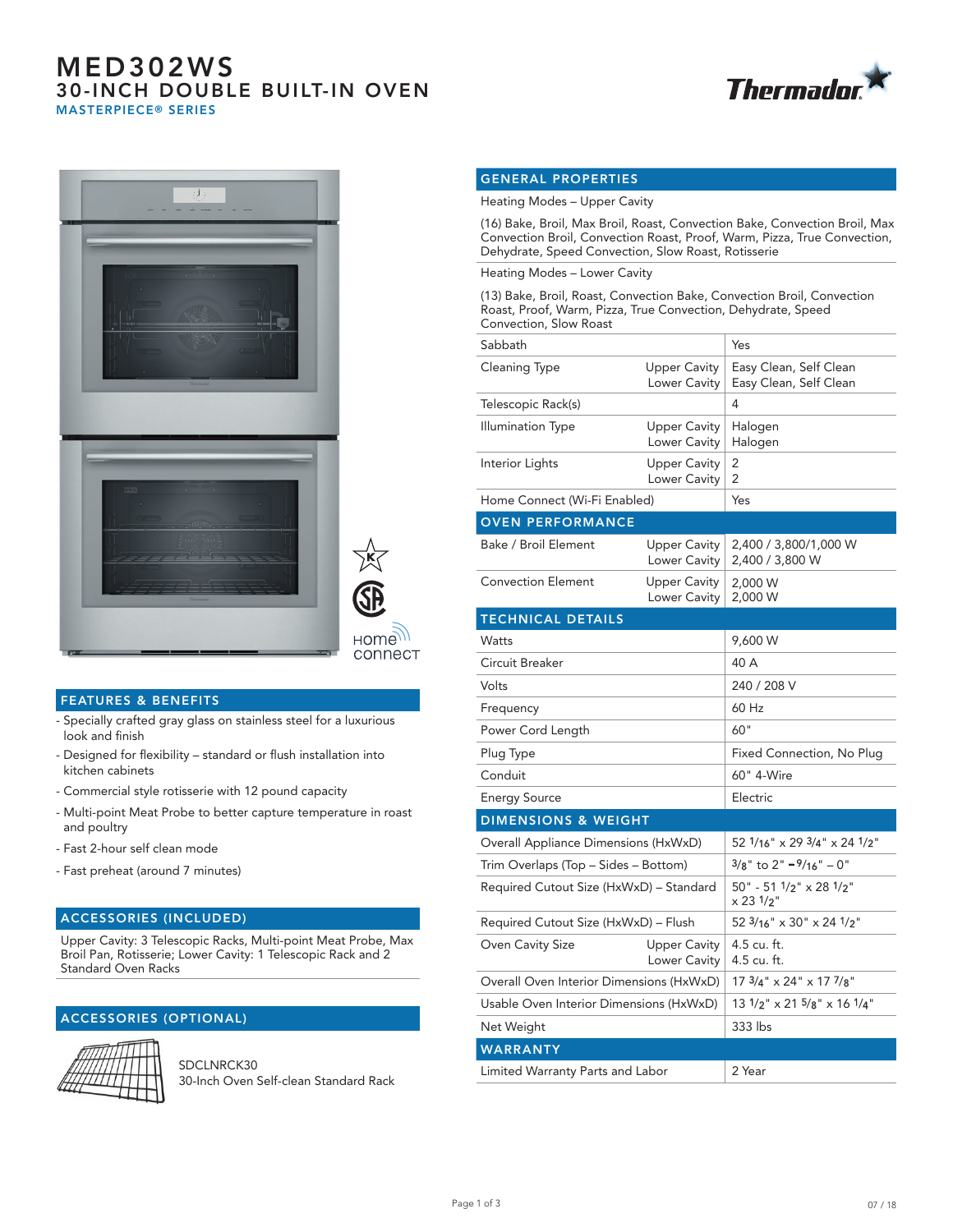## MED302WS 30-INCH DOUBLE BUILT-IN OVEN MASTERPIECE® SERIES

**Thermador** 

#### 30-INCH DOUBLE OVEN



 $(622 \, mm)$ 

measurements in inches (mm)